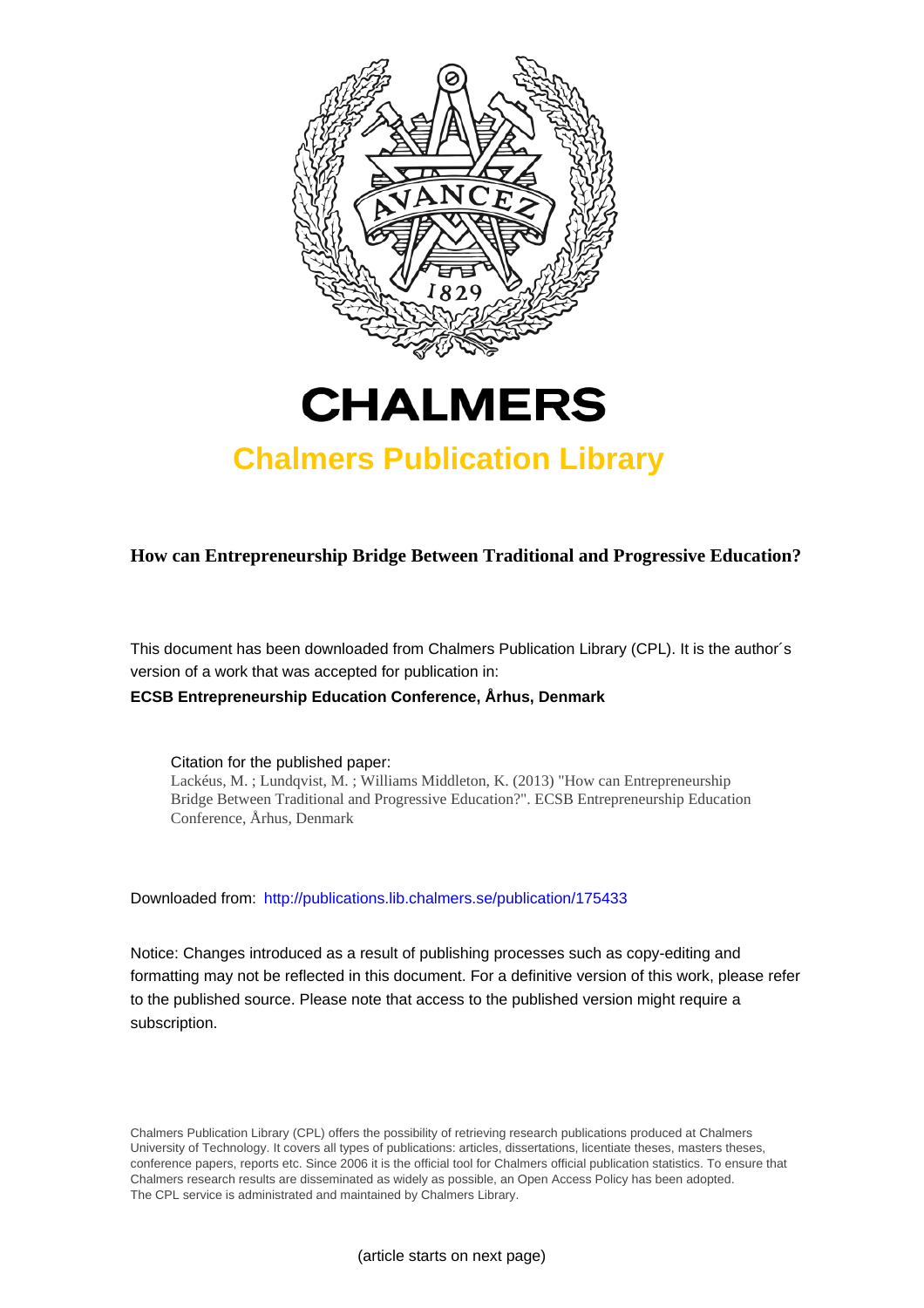# **How can Entrepreneurship Bridge Between Traditional and Progressive Education?**

Martin Lackéus, MORE department, Chalmers University of Technology MORE department, 412 96 Gothenburg, Sweden +46 736 551818, martin.lackeus@chalmers.se, www.entrepreneur.chalmers.se Mats Lundqvist, MORE department, Chalmers University of Technology Karen Williams Middleton, MORE department, Chalmers University of Technology

**Questions we care about (Objectives).** In this paper we argue that the "fault line" between traditional and progressive education starts in the domain of philosophy of science, passing through general educational philosophy and its century-long battle for control over instructional design practices, and ends up in the entrepreneurial education domain. This paper then asks the question: How can entrepreneurship contribute with cognitive tools that bridge between traditionalist and progressivist educational perspectives? Cognitive tools are defined by Egan (2008) as "the things people think with, not the things they think about".

**Approach.** First we outline theory within the domains of entrepreneurship and education. We describe entrepreneurship as a method, as well as some cognitive tools that mediate learning. We then outline five main dualisms that span the entire proposed "fault line", and create a conceptual framework around these five dualisms. Finally we discuss two possible ways in which entrepreneurship can contribute with tools that bridge and balance these dualisms, and propose some implications for research and practice.

**Results.** The analysis has yielded five dualisms that are described more in-depth. Attempting to bridge and balance between these dualisms we end up with five resulting questions: How can entrepreneurship contribute with cognitive tools that…

- 1. .…simplify a complex, multidisciplinary and holistic constructivist learning environment?
- 2. .…preserve the concrete and individual aspects in a social learning environment?
- 3. .…inject more content and linearity into an iterative learning process?
- 4. .…facilitate detached reflection in an emotional and action-oriented learning environment?
- 5. .…absorb more theoretical knowledge into an experiential learning environment?

These five resulting questions are tested on two candidates for cognitive tools that can mediate learning; value creation and entrepreneurship as a method. Both of these candidates seem to be quite constructive means to balance between traditional and progressive education.

Implications. For researchers this opens up for new opportunities to consider entrepreneurship theory and practice as pedagogical cognitive tools in general education. For practitioners this can serve as inspiration for trying out some of the vast array of tools, models and concepts from the entrepreneurship domain in general education. Further inquiry into the entrepreneurship domain can surface more cognitive tools of potential use.

**Value / originality.** Research that leverages profoundly on theory from both entrepreneurship and education is scarce. This specific attempt has potential to lead to a flexible yet criteria based "third way" between the rigidity of traditional education and the vagueness of progressivism. It also holds potential to bridge the gap between advocated and applied pedagogy in the field of education, where desired pedagogical approaches often are not used in practice due to the higher cost of such approaches and their misalignment to the conventional educational systems and paradigms.

**Keywords:** Entrepreneurship, Education, Cognitive tools, Dualisms, Value creation, Learning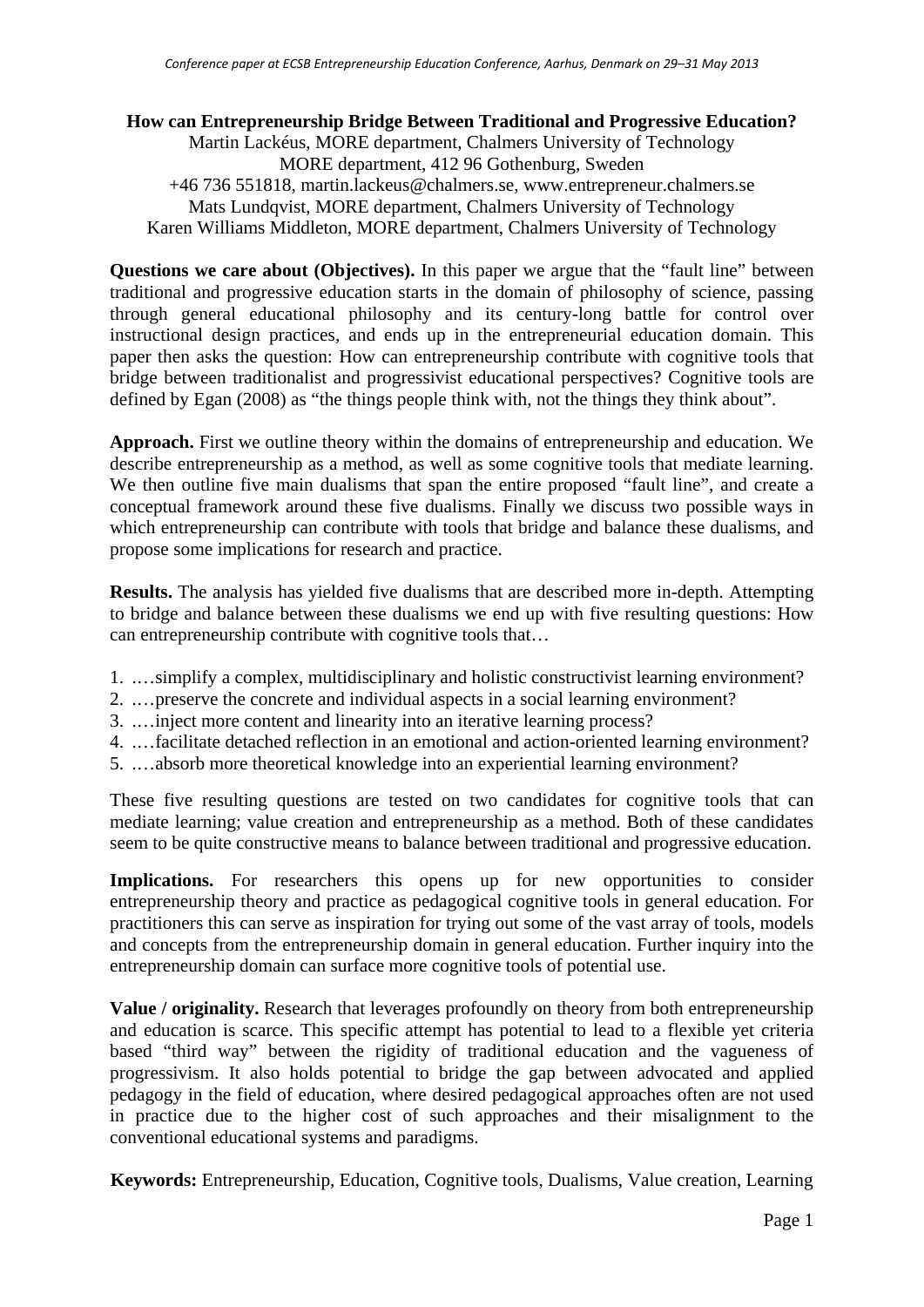# **Introduction**

According to many scholars, entrepreneurship and enterprise education is preferably delivered using a learner-centered, multidisciplinary, process-based and experiential approach (Cotton, 1991, Gibb, 1987, Mwasalwiba, 2010). This is well aligned with progressive and constructivist learning environments, where social interaction, co-construction of knowledge, social immersion and collaborative learning are emphasized (Jonassen, 1999, Tynjälä, 1999, Woods, 1993). These conceptions of what constitutes effective education have however had substantial difficulties reaching a wider adoption in educational practice, both within and outside of entrepreneurship (Neergaard et al., 2012, Labaree, 2005, Mwasalwiba, 2010). The prevailing paradigm in most educational institutions rather emphasizes standardized tests, individual work, and detached theorizing (Jeffrey and Woods, 1998). The persistence of a more traditional view is exemplified through the 'No child left behind' act passed in 2001 in United States, putting increasing pressure on nation-wide standardized testing (Heckman, 2006). This culture of measurement seems to have strong positivist connotations, in that it leans on the belief that intelligence, learning and knowledge can be quantitatively measured, an increasingly questioned proposition (Gould, 1996, Rushton and Juola-Rushton, 2008, Biesta, 2007). A result of this situation is widespread problems with learners' motivation, frequent school dropout (Fredricks et al., 2004) and a view that educational institutions to some extent fail to be relevant in today's society (Binks et al., 2006).

In this paper we argue that the "fault line" between traditional and progressive education indeed starts in the domain of philosophy of science with the binary opposition between positivism and interpretivism, passing through general educational philosophy and its centurylong battle for control over instructional design practices (Labaree, 2005), and ends up in the entrepreneurial education domain with its scholars advocating an approach that just does not seem to be able to reach widespread adoption due to paradigmatic challenges in education (Mwasalwiba, 2010, Ardalan, 2008). This kind of dualistic problem in learning and education has previously been addressed by Hager (2005), who instead recommends "a holistic integrative emphasis that aims to avoid dualisms such as mind/body, theory/practice, thought/action, pure/applied, education/training, intrinsic/instrumental, internal/external, learner/world, knowing that/knowing how, process/product, and so on " (p. 663).

In line with Hager's recommendation, Egan (2008) proposes the use of cognitive tools as a "third way" in education, where the first two ways are represented by traditionalism and progressivism respectively. These cognitive tools are defined by Egan as "things that enable our brain to do cultural work" (ibid, p. 40), and "the things people think with, not the things they think about" (ibid, p.14). Egan has been heavily inspired by Vygotsky and his description of the role mediation plays in learning (Egan and Gajdamaschko, 2003), such as more experienced humans (teachers and parents), symbols (written language) or in recent time learning mediated by information technology, as explored extensively by Jonassen (2002).

Recently, Sarasvathy and Venkataraman (2011) proposed that entrepreneurship could be regarded as a generic method for creating potentially valuable change by unleashing human potential, and contrasted this to the scientific method designed to harness mother nature. This was building on Sarasvathy's (2001) work on 'effectuation', i.e. the iterative process of entrepreneurially creating some kind of effect based on the resources at hand and acquired along the way, mirroring how expert entrepreneurs work. We posit that this generic entrepreneurial method has potential to offer tools that humans think with (and not only think about), in line with Egan's proposed cognitive tools, and thus can become a valuable contribution to the "third way" in education. This paper thus asks the question: How can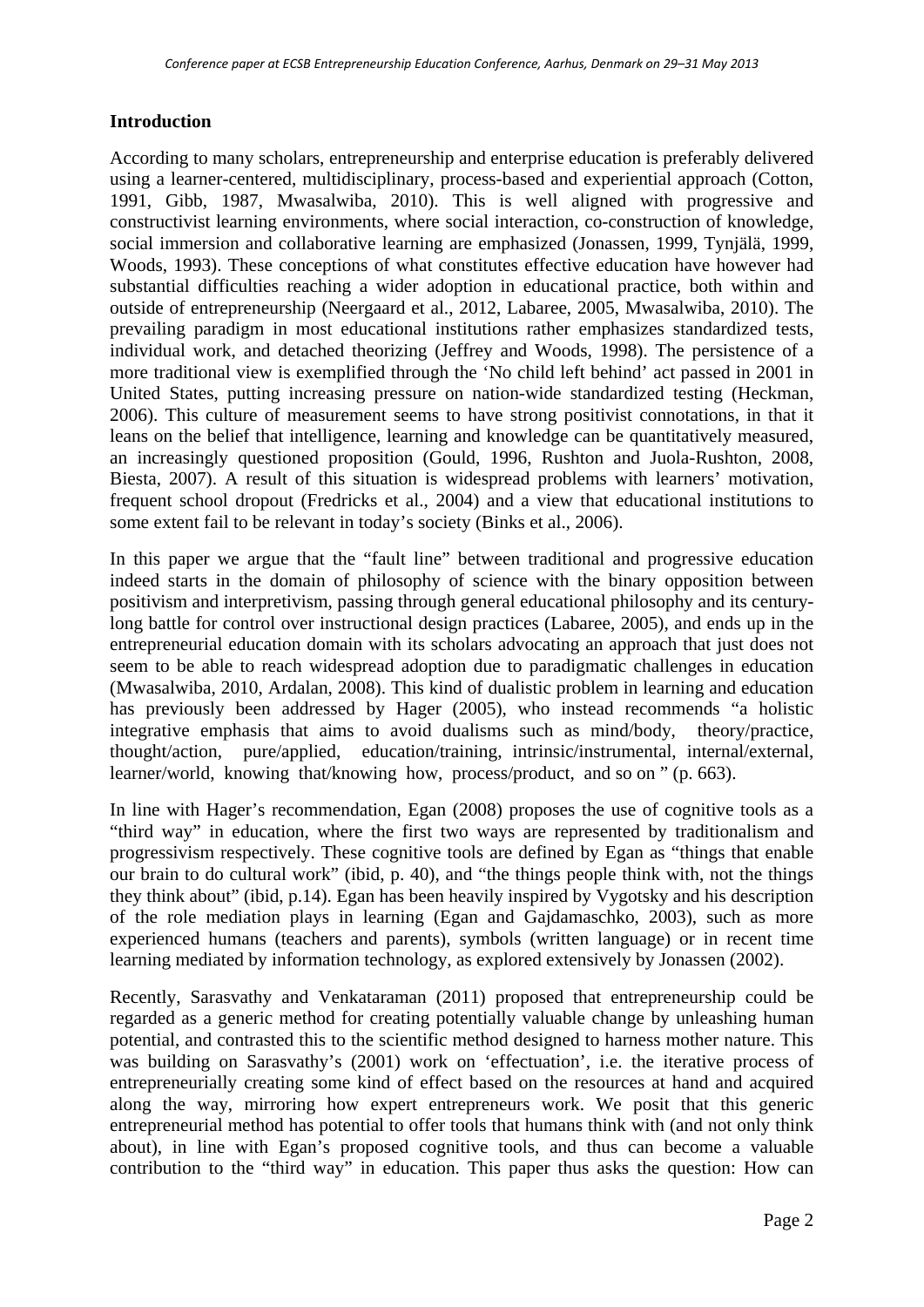entrepreneurship contribute with cognitive tools that bridge between traditionalist and progressivist educational perspectives?

This paper proceeds as follows. First we outline some relevant theory within the domains of entrepreneurship and education. We describe entrepreneurship as a method, as well as some cognitive tools that Egan has proposed to mediate learning. We then outline five main dualisms that span the entire proposed "fault line", from philosophy of science through education to entrepreneurial education and entrepreneurship as a method, and create a conceptual framework around these five dualisms. Finally we discuss possible ways in which entrepreneurship can contribute with tools that balance these dualisms, and propose some implications for research and practice.

# **Theory**

#### *Defining entrepreneurship*

Entrepreneurship today is a fragmented concept. However, for the purpose of this article, the definition proposed by Bruyat and Julien (2001) is described briefly and will later serve as a basis for analysis. They use a constructivist approach and propose a definition incorporating not only the entrepreneur, but also the new value created, the environment within which it takes place, the entrepreneurial process itself and the links between these constructs over time. They not only agree with Gartner (1988) that "Who is an entrepreneur?" is the wrong question. They also argue that that studying the entrepreneur in isolation is inherently wrong, as it is not solely from the entrepreneur that entrepreneurship occurs. Entrepreneurship is as much about the change and learning that the individual entrepreneur experiences by interacting with the environment as the change and value creation the entrepreneur causes through his/her actions. Regardless of if the process results in a start-up<sup>1</sup>, the change and learning for the individual can be substantial in an entrepreneurial process. This definition has implications for our discussion here, since it proposes learning for the individual as an inherent and core outcome of an entrepreneurial process alongside new value creation.

#### *Entrepreneurship as a method*

Sarasvathy and Venkataraman (2011) argue that viewing entrepreneurship as a subset of economics or any other sub-domain entails the risk of committing a logical category mistake, i.e. to allocate "concepts to logical types to which they do not belong" (Ryle, 1949)(p.17). Instead they propose that we should "reformulate entrepreneurship as a method of human action, … a powerful way of tackling large and abiding problems at the heart of advancing our species." (Sarasvathy and Venkataraman, 2011). They propose that a dominant logic for the entrepreneurial method is "effectuation", a concept developed by Sarasvathy (2001) through observing how expert entrepreneurs think and act. Effectuation is described as an iterative process of decision making and active commitment seeking that results in creation of new value, where each iteration is started with questions such as "Who am I?", "What do I know?" and "Whom do I know?" (Sarasvathy and Dew, 2005). Sarasvathy and colleagues position effectuation as an alternative to an objectivist, linear, transaction and causal logic based scientific method aiming to uncover general "laws" (Sarasvathy, 2001, Sarasvathy and Dew, 2005, Sarasvathy and Venkataraman, 2011, Venkataraman et al., 2012). They emphasize the subjectivist and constructivist nature of the entrepreneurial method, and specify

<sup>&</sup>lt;sup>1</sup> Here we recognize 'start-up' to include not only the creation of a new firm, but also the adoption of a new product or project within an existing organization, or a new social impact initiative that is driven by a selfsustaining economic base (i.e. none philanthropic).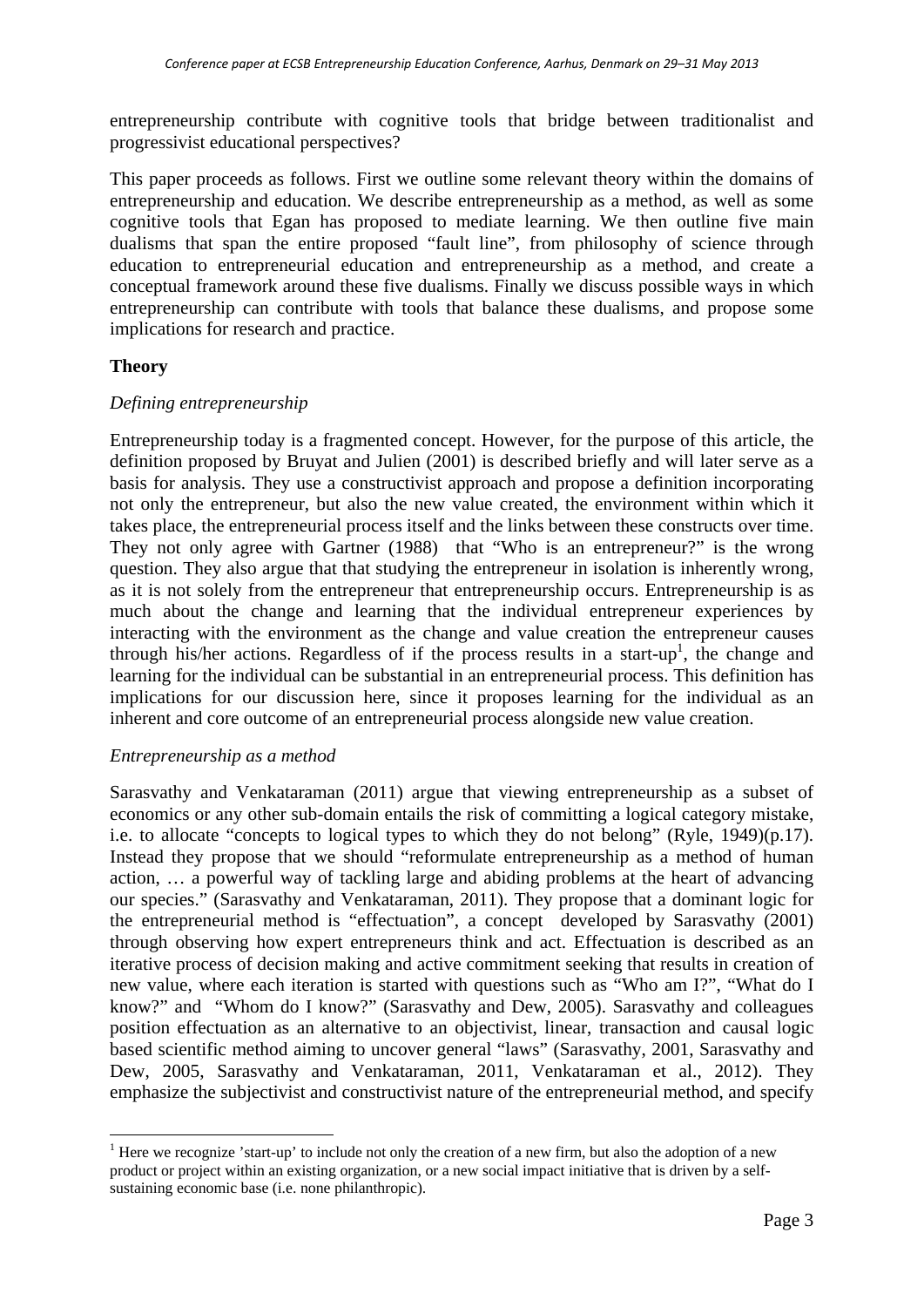the intersubjective as a key unit of analysis, i.e. emphasizing social relations between people as more useful for decision making when operating under uncertain conditions. Thus they recognize that individuals operating under uncertainty in a process of emergence utilize knowledge learned through the constructivist and progressivist principles outlined in this paper.

# *Entrepreneurship and enterprise education*

The domain of entrepreneurship and enterprise education is as fragmented as its underlying domain of entrepreneurship, due to the challenge of defining entrepreneurship (Mwasalwiba, 2010). This profoundly affects educational objectives, target audiences, course content design, teaching methods and student assessment procedures, leading to a wide diversity of approaches. The term "enterprise education" builds upon a broader conceptualization of entrepreneurship, aiming to help people adopt a more enterprising attitude, i.e. opportunityoriented, proactive, flexible and open to change, uncertainty and risk (Mahieu, 2006). The term "entrepreneurship education" is perceived more narrowly, aiming to give people the knowledge and skills needed to become self-employed and develop a new business. Despite the differentiating desired outcomes of entrepreneurship and enterprise education, there is increasing consensus among scholars in the field that if the objective is to generate individuals capable of practicing entrepreneurship, then a preferred entrepreneurial pedagogy is learner centered, interdisciplinary, process-based, co-creation oriented, experiential and socially situated (Mwasalwiba, 2010, Gibb, 2011, Kyrö, 2008, Cotton, 1991, Gibb, 1987, Ollila and Williams-Middleton, 2011). Frequently mentioned underlying theoretical concepts for this kind of pedagogy are social learning (Bandura, 1997), situated learning (Lave and Wenger, 1991), experiential learning (Kolb, 1984), action learning (Revans, 1971) and emotional intelligence (Goleman, 1995). Advocated entrepreneurship education pedagogy fits well within the constructivist educational paradigm. There is however considerable gap between preferred and applied pedagogy, often due to the higher cost of active approaches and their misalignment to the conventional educational systems and paradigms (Mwasalwiba, 2010, Ardalan, 2008).

# *The battle between traditional and progressive education*

According to Egan (1996), the battle between traditional and progressive education cannot be understood without taking into account the three main goals of education; achieving social cohesion, diffusing inherently valuable knowledge and facilitating growth of the individual mind (Egan, 2008). These three goals are in many ways conflicting. For example, it can be seen as contradictory to have a standardized curriculum while also allowing for full heterogeneity and adaptation to individual needs. And it is not obvious what knowledge is ultimately valuable for society, or for the individual. In this battle between competing positions, traditional education has been the predominant approach for a more than a century, which emphasizes social cohesion and knowledge diffusion. A main reason for this dominance, according to Labaree (2005), is that in the end utility won over romanticism, with a message more appealing to people in power and with far more convincing quantitative test results proving the behaviorist approach proposed by Edward Thorndike. On one side of this debate stood policymakers and school management, with power over administrative and curriculum structures, opting for a standardized curriculum, dissemination of inert knowledge to passive learners in a knowledge focused linear manner emphasizing individual results through the summative test measures applied (Egan, 2008, Tynjälä, 1999). On the other side stood teachers and professors of education arguing for a learner focused and process-based curriculum supporting active and emotional learners, emphasizing meaning generated through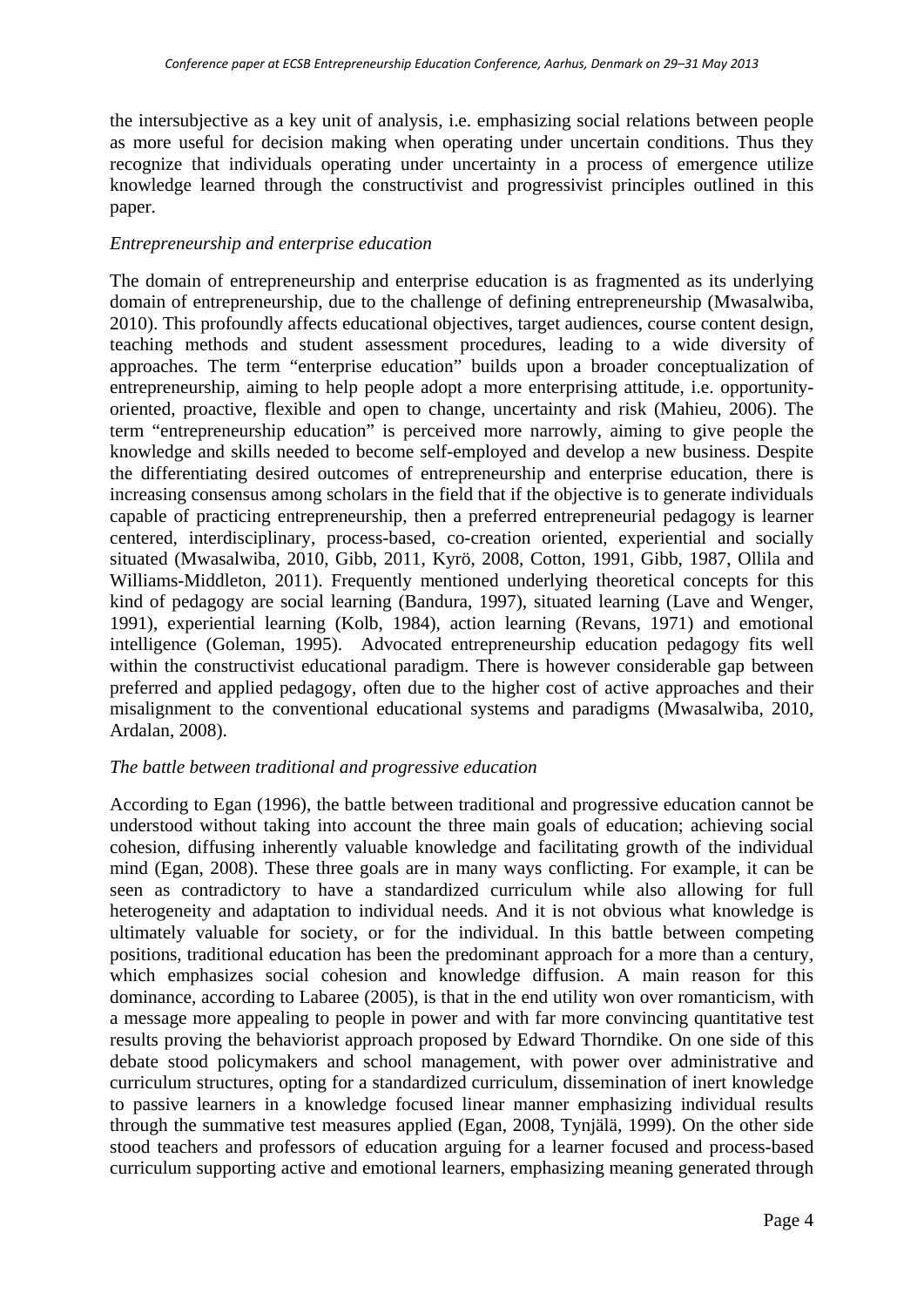practical experiences involving social interaction (Tynjälä, 1999, Jeffrey and Woods, 1998). To date, the focus has been on what learners "need" rather than on what they might "like" (Labaree, 2005), and it has resulted in a widespread "increasing score, declining interest" problem among learners, causing policymakers to act in many countries, ironically by increasing pressure on testing and standardization (Egan, 2008)(p. 91).

## *Cognitive tools as a "third way" in education*

Learning can be mediated by a variety of tools. Leo Vygotsky proposed three main categories of mediation tools; material tools, psychological tools and other human beings (Kozulin and Presseisen, 1995). Feuerstein (1990) stipulates three main criteria for effective mediated learning; purposeful rather than incidental interaction, possibility for the learner to identify underlying principles and infusion of meaning into the interaction. These three criteria make mediated learning incompatible with behavioristic approaches according to Kozulin and Presseisen (1995).

Jonassen (Jonassen, 2003) has explored the use of cognitive tools for problem solving through scaffolding the students' problem representation. These cognitive tools are often computer based and include techniques such as semantic networks, expert systems and systems modeling tools. Computers are here often regarded as part of the students' cognitive apparatus, i.e. they think *with* the computer. The rationale for this kind of mediation is that it decreases the cognitive load and makes possible solutions more transparent (Simon, 1978).

In what has been labeled Imaginative Education (IE), Egan (1997, 2003, 2005, 2008) has proposed an extensive range of cognitive tools that mediate learning for example by infusing humor and emotions into the learning situation; by using storytelling to create a sense of meaning and purpose; by leveraging on emotionally charged binary opposites and extremes to give shape and meaning to events; by telling stories about the heroes behind important theorems and axioms; and by being open to anomalies. The school days can be divided so that in the morning learners focus on knowledge acquisition and in the afternoon they focus on socially connected projects where the knowledge is put to use through these cognitive tools (ibid, p.147). The IE approach has spurred a global movement with thousands of educators applying these tools. Research by psychologist Harris (2000) supports this approach, showing that imagination is important for cognitive development and learning, and plays an important role for developing emphatic and social skills (Kind and Kind, 2007). Quantitative research has also shown that the IE based storytelling approach can yield significantly better results on knowledge specific tests without taking more time in class (Hadzigeorgiou et al., 2012), and at the same time significantly increase learner engagement. According to Egan (2008), the way cognitive tools truly can bridge between traditional and progressive education is when they are put to work deeply within domains of knowledge in a way meaningful to the learner. Procedures, methods and tools need to be deeply tied into knowledge domains in actual possession by the learner, which requires substantial effort and dedication from both teachers and learners. This approach thereby constitutes a flexible yet criteria based "third way" between the rigidity of traditional education and the vagueness of progressivism (ibid, p. 143).

Based on this review of theory we will now attempt to construct a conceptual framework.

#### **Conceptual framework**

The literature reviewed above contains many two-column tables contrasting positions. It also contains frequent contrasting formulations, outlining one phenomenon by relating it to its corresponding opposing position. These contrasts were used to create a framework. In order to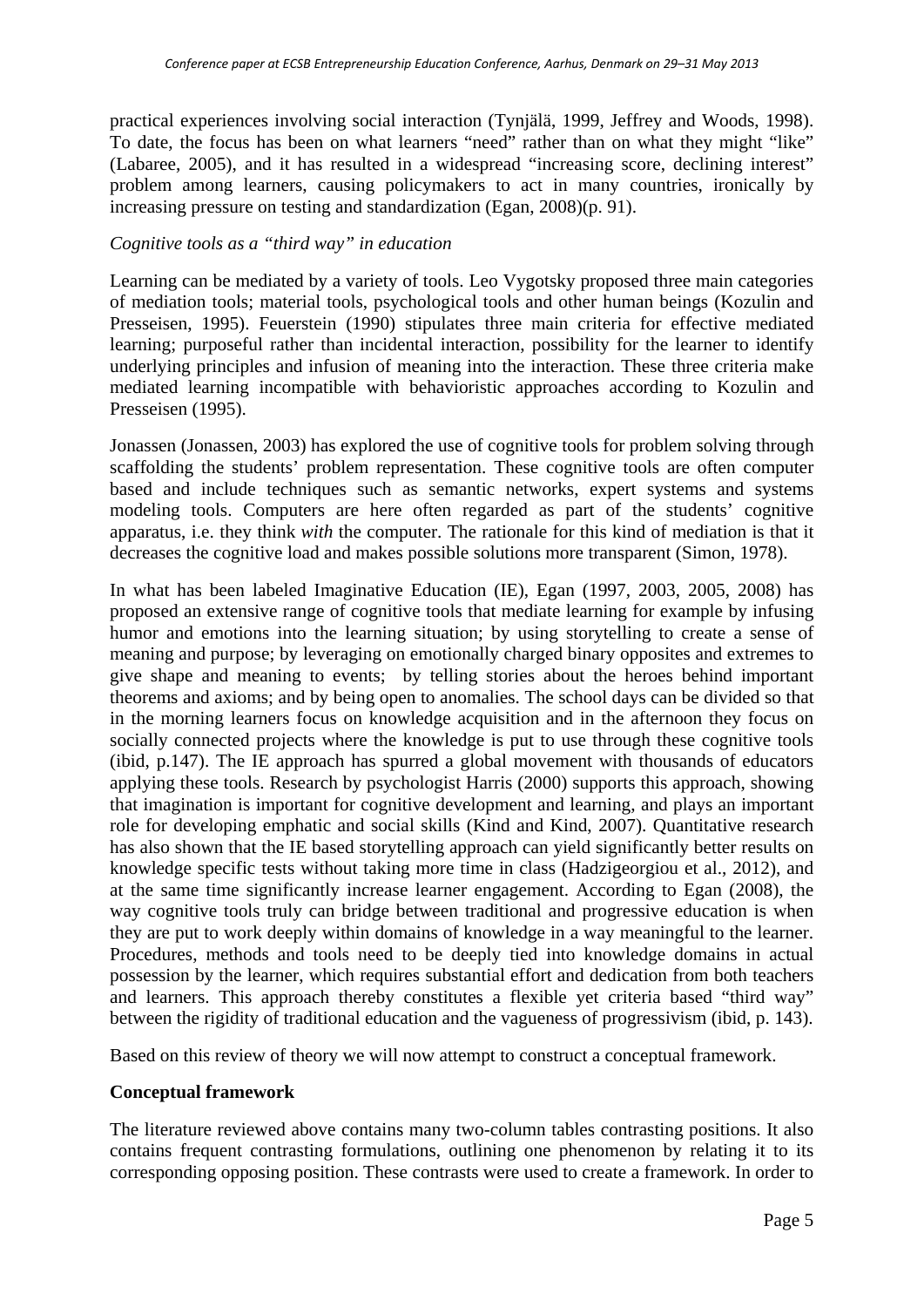construct such a framework cutting across these very different domains, one needs to be relatively flexible and selective in selection and interpretation of words and meaning. This then becomes a major limitation of such a framework, since theory developed in one domain cannot easily be transferred to another domain without risk of losing its trustworthiness. Still, the similarities in use of words, phrases and meaning have at times been striking when reviewing these disparate strands of literature.

We have focused this framework on five main dualisms. They could probably be more, or less, or structured differently, but these five dualisms constitute one way to present some seemingly common traits of the "fault line" cutting across the reviewed literature. The scholars chosen as references in this framework are far from the only ones that state these views, they could be regarded as relatively representative of their respective fields. The five dualisms identified are presented in figure 1 and discussed below.

| <b>POSITIVISM</b><br><b>TRADITIONAL EDUCATION</b><br><b>TRADITIONAL EDUCATION</b><br><b>SCIENTIFIC METHOD</b> |                                                                                                         | <b>INTERPRETIVISM</b><br>PROGRESSIVE / CONSTRUCTIVIST EDUCATION<br><b>ENTREPRENEURIAL EDUCATION</b><br><b>ENTREPRENEURIAL METHOD</b>                                                               |                                                                                                                              |
|---------------------------------------------------------------------------------------------------------------|---------------------------------------------------------------------------------------------------------|----------------------------------------------------------------------------------------------------------------------------------------------------------------------------------------------------|------------------------------------------------------------------------------------------------------------------------------|
| Science as<br>Learning as<br>Entrepreneurship education as<br>A method to                                     | Simplicity<br>reductionist<br>standardized<br>single-subject<br>harness nature                          | Complexity<br>holistic<br>localized and child-centered<br>multidisciplinary<br>unleash human nature                                                                                                | (Deshpande, 1983; von Bertalanffy, 1972)<br>(Tynjälä, 1999)<br>(Cotton, 1991)<br>(Sarasvathy and Venkataraman, 2010)         |
| Scientist regards<br>Learning as<br>Entrepreneurship education as<br>A method for the                         | <b>Individual Social</b><br>reality a concrete structure<br>individual work<br>know-that<br>objective   | reality a social construction<br>social interaction / storytelling<br>know-who and know-how<br>intersubjective                                                                                     | (Cunliffe, 2011)<br>(Jeffrey and Woods, 1998; Egan, 2008)<br>(Cotton, 1991)<br>(Sarasvathy and Venkataraman, 2010)           |
| Science process<br>Learning activities with<br>Entrepreneurship education as<br>A method that is              | Content<br>linear l<br>product focus<br>content<br>linear l                                             | <b>Process</b><br>iterative<br>process focus<br>process<br>iterative                                                                                                                               | (Cunliffe, 2011)<br>(Jeffrey and Woods, 1998)<br>(Cotton, 1991)<br>(Sarasvathy, 2001)                                        |
| Science should be<br>A classroom where<br>Entrepreneurship education as<br>A method that is                   | <b>Detached Attached</b>                                                                                | dispassionate / value free  meaning-making / value-bound<br>learner is passive  learner is active and emotional<br>absolute detachment emotional involvement<br>transaction based commitment based | (Cunliffe, 2011; Lincoln and Guba, 1985)<br>(Tynjälä, 1999; Egan, 2008)<br>(Gibb, 1987)<br>(Sarasvathy and Dew, 2005)        |
| Science about<br>Learning focusing on<br>Entrepreneurship education with<br>A method for                      | Theory I<br>objective reality<br>inert knowledge<br>emphasis on theory<br>observation & "law" discovery | <b>Practice</b><br>lived experience<br>practical experiences<br>emphasis on creation<br>action & co-creation                                                                                       | (Weber, 2004)<br>(Tynjälä, 1999; Egan, 2008)<br>(Ollila and Williams Middleton, 2011)<br>(Sarasvathy and Venkataraman, 2010) |

*Figure 1. Five different dualisms cutting across four different literature domains.* 

#### Simplicity versus complexity

Deshpande (1983) describes an objective worldview as being outcome-oriented and reductionist, and contrasts it to the subjective worldview being process-oriented and holistic. This resonates with the contrasting views between on the one hand the reductionist Cartesian view that any complex phenomenon can be reduced to and understood through its smallest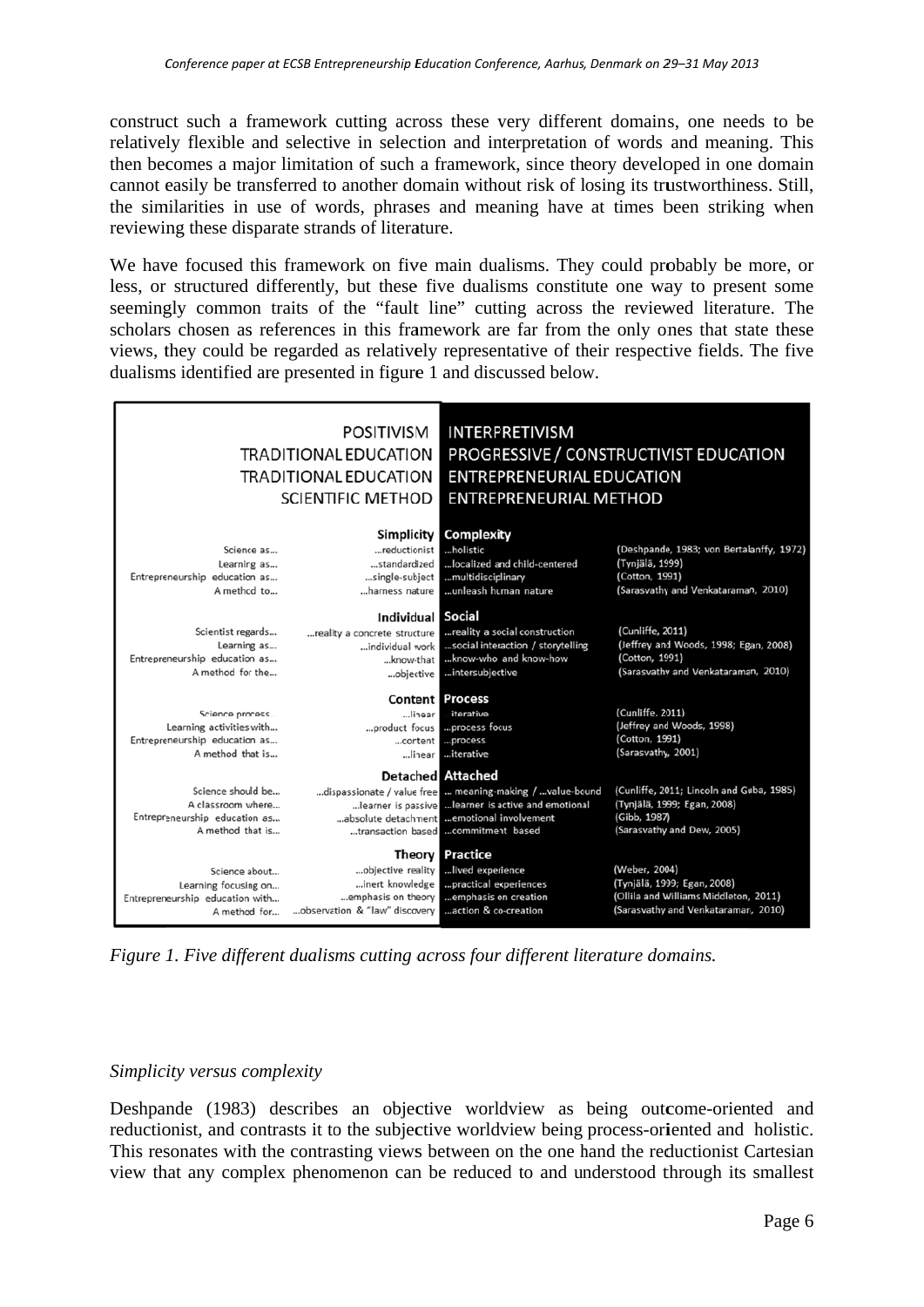and most simple parts, and on the other hand a systems view where holistic understanding is needed in an increasingly complex and interdisciplinary world, a theory originating from the domain of biology (Von Bertalanffy, 1972). Similar discussions can be found in general and entrepreneurial education, where a focus on standardized and single-subject curriculum is contrasted with a localized and multidisciplinary approach in entrepreneurial and constructivist education (Tynjälä, 1999, Cotton, 1991). Jonassen (1999) states that there can indeed be a great range of complexity in setting up a constructivist learning environment, but also asserts that it is a pedagogical approach particularly suitable for ill-defined and complex tasks. In their work on entrepreneurship as a method, Sarasvathy and Venkataraman (2011) state that "the phenomenon of entrepreneurship exhibits heterogeneity along several dimensions and across every aspect of research" (p. 127). They contrast the harnessing of mother nature with the unleashing of human nature, which could also be interpreted as on two different ends of the simplicity versus complexity continuum, i.e. harnessing for simplifying the human use of natural resources versus unleashing the complexity and heterogeneity of human nature for value creation purposes.

#### *Individual versus social*

Cunliffe (2011) states that the subjectivist approach is to perceive reality as a social construction, which is contrasted to the objectivist view that reality is a concrete given. In education the social dimension also plays an important role in progressive and entrepreneurial education (Egan, 2008, Jeffrey and Woods, 1998, Cotton, 1991), and is frequently contrasted to the individually focused information-processing approach in traditional education. In entrepreneurship as a method, a similar dualism can be found in that the scientific method focuses on the objective while the entrepreneurial method focuses on the intersubjective, i.e. the relational aspects between people (Sarasvathy and Venkataraman, 2011).

#### *Content versus process*

In the content versus process dualism the words used are indeed similar. According to Cunliffe (2011), the conception of time and progress differs between subjectivism and objectivism, being iterative in subjectivism and linear in objectivism. Jeffrey and Woods (1998) report about a product focus among Ofstede evaluators representing traditional education values, whereas teachers prefer a process focus, being more oriented towards progressive education values. Cotton (1991) states a similar dichotomy between focus on content in traditional education versus focus on process in entrepreneurial education. In entrepreneurship as a method the iterative learning techniques of effectuation are contrasted to the linear and static processes of causation (Sarasvathy, 2001).

#### *Detached versus attached*

This is an area of rather binary opposition. Science has traditionally put high value on the disinterested pursuit of truth, while more recent qualitative research methods focus more on the meaning-making activities of individuals (Cunliffe, 2011). Guba and Lincoln (1985) position positivist approaches as value-free inquiry, contrasting them to value-bound naturalistic approaches. In the domain of general and entrepreneurial education there is frequent emphasis on the importance of emotionally involved and active learners, which stands in contrast to the passive and detached learners they depict in traditional learning environments (Gibb, 1987, Tynjälä, 1999, Egan, 2008). Emotionality also plays an important role in effectuation. It is described as a process of searching for commitment rather than establishing contractual relations, which is done by leveraging on people's docile and partly altruistic behavior in their search for meaningful activities (Sarasvathy and Dew, 2005).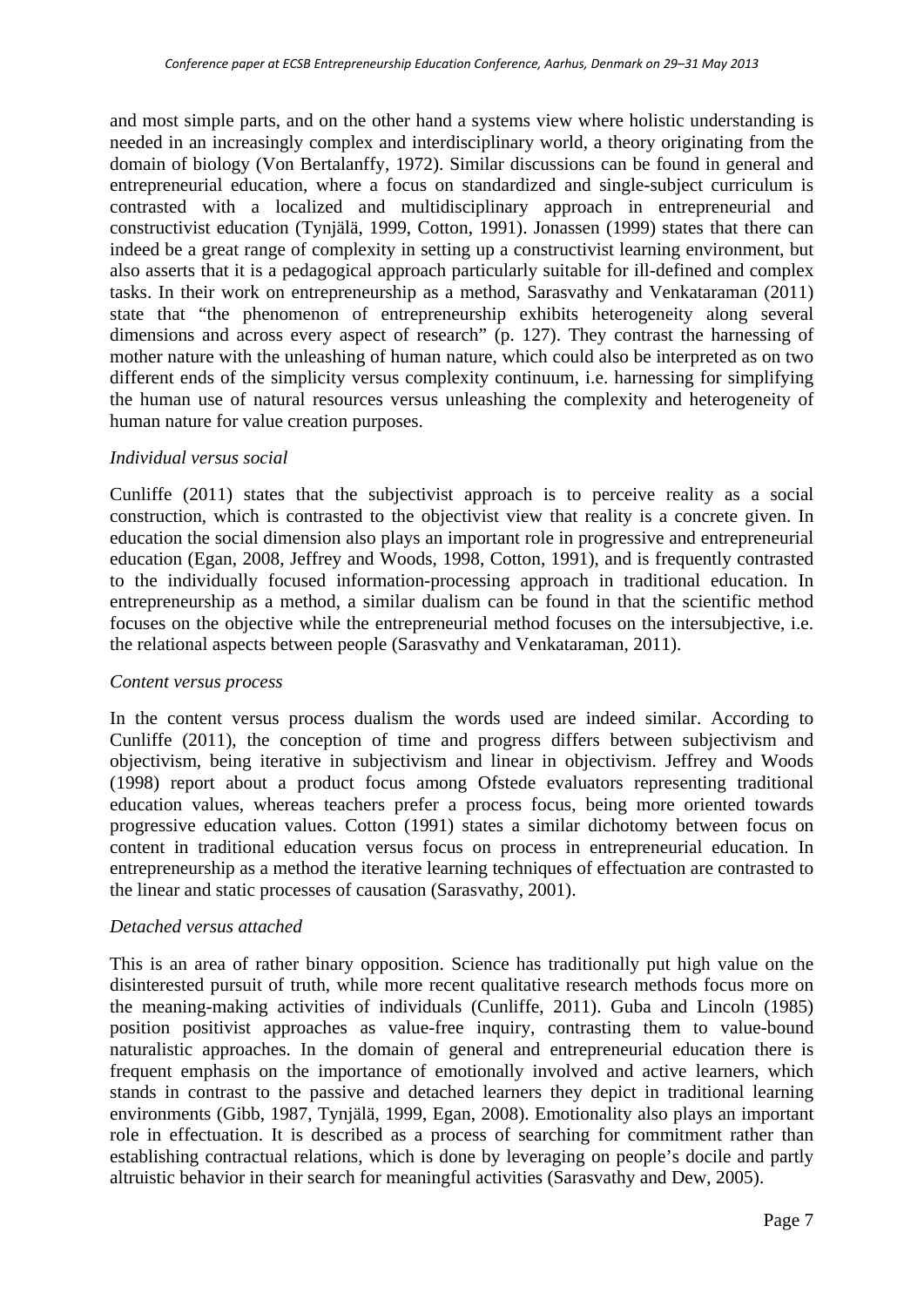#### *Theory versus practice*

The theory-practice gap is one of the truly classical dichotomies in our society. Lewin (1951) has stated that there is "nothing as practical as a good theory" (p.346), aimed as a scepticism towards measurement-based psychology research not taking theory enough into account. But the use of theory is very different in the fields of education, entrepreneurship and management compared to fields such as medicine and law (Nuthall, 2004, Khurana et al., 2004). One main issue is what view of knowledge is used, and in what fields we can even produce and publish relevant propositional "expert" knowledge at all (Kennedy, 1999). Some even state that being relevant to society is one of the main challenges to business schools or even to education in general (Binks et al., 2006, Pfeffer and Fong, 2002, Tushman et al., 2007, Tynjälä, 1999). Mandl et al. (1996) state that the inert knowledge taught at universities frequently cannot be transferred to the complex real-life problems prevalent in many ill-defined domains. Epistemologically these differing views on knowledge could be regarded as mirrored through the dichotomy between the positivist view that there is an objective reality and the interpretivist view that knowledge is constructed through lived experience (Weber, 2004). The centrality of lived experience is frequently discussed in the domain of entrepreneurial education. Ollila and Williams Middleton (2011) report from an experiential learning environment focusing on venture creation, where learning outcomes emerge from real experiences when learners co-create knowledge together with their educator. They contrast this to more conventional approaches where the emphasis is upon theory, content and expert knowledge transferred to passive learners. The discourse on entrepreneurship as a method also contrasts action and co-creation against universal theories, models and laws (Sarasvathy and Venkataraman, 2011), and it is further proposed that we introduce some playfulness into reasoning around theory versus practice by regarding experience as a theory, in a nonteleological manner, i.e. action without a final known cause (Sarasvathy and Dew, 2005).

#### **Discussion**

We have now constructed a framework containing a set of five dualisms that all seem to be distinctly present in one way or another in at least four quite different domains, possibly also present in more domains not covered in this paper. We will now consider some possibilities to balance and bridge between their outlier positions. Jarvis (2006) and Hager (2005) state that resolving dualisms such as mind/body, thought/emotion, theory/practice, are crucial to our understanding of human learning, so this endeavour seems worthwhile. Indeed, as Chen et al. (2010) state, "interaction between two forces of *yin* and *yang* would creatively evolve myriad objects and things." (p.181). One could even argue that this kind of interaction is the primary task of universities, judging from educational philosopher Whitehead (1967):

The justification for a university is that it preserves the connection between knowledge and the zest of life, by uniting the young and the old in the imaginative consideration of learning. The university imparts information, but it imparts it imaginatively. At least, this is the function which it should perform for society. A university which fails in this respect has no reason for existence. (p. 97)

Using the developed framework we can now take our initial research question and operationalize it in each of the five identified dualisms. We then get five questions we really care about, and that all can help to balance between traditional and progressive education in various ways, provided that they can be answered constructively. They are: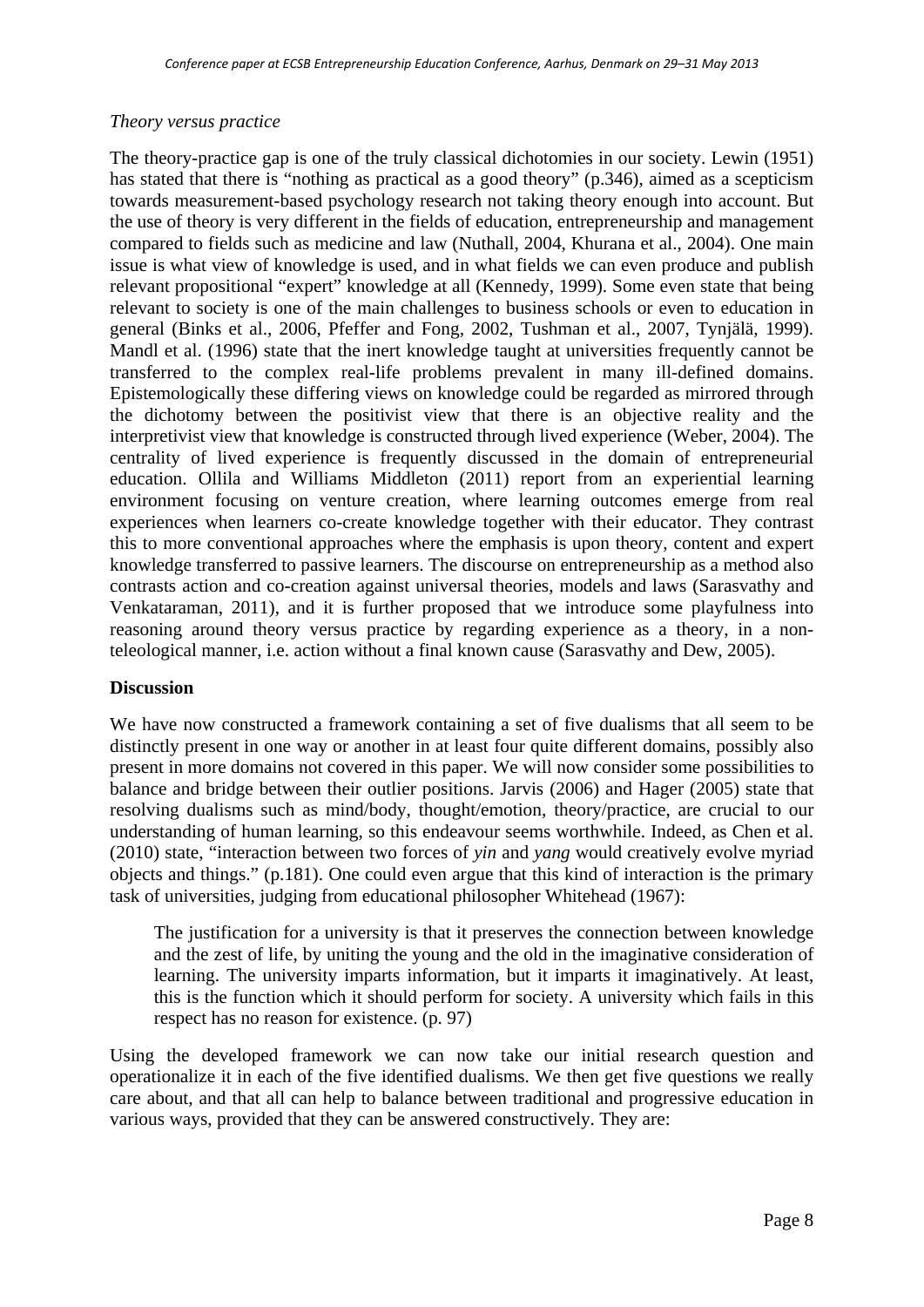How can entrepreneurship contribute with cognitive tools that…

- 1. …simplify a complex, multidisciplinary and holistic constructivist learning environment?
- 2. …preserve the concrete and individual aspects in a social learning environment?
- 3. …inject more content and linearity into an iterative learning process?
- 4. …facilitate detached reflection in an emotional and action-oriented learning environment?
- 5. …absorb more theoretical knowledge into a practice-based experiential learning environment?

The main purpose of this paper is not to propose exhaustive answers to these questions, but rather to develop a framework where these questions can be put into perspective. We will now tentatively propose two cognitive tools with origin in the entrepreneurship domain that might have a potential to address these questions.

#### *Proposed cognitive tool #1: Value creation*

From the definition by Bruyat and Julien (2001) outlined previously we can regard the concept of creating value as a potential cognitive tool that can foster learning. The most obvious way that value creation fosters learning is by the way this specific definition of entrepreneurship states that the environment that is undergoing entrepreneurial change also changes the individual and causes learning. Alluding to John Dewey's famous notion of "Learning by Doing" we propose a similar pedagogic approach of "Learning by creating value", grounded in the field of entrepreneurship. This would then address question no 1 – "How can entrepreneurship contribute with cognitive tools that simplify a complex, multidisciplinary and holistic constructivist learning environment?" – in that it constitutes a simple yet powerful goal that complex constructivist learning environments can be organized around. It would also address question no  $2 -$  "How can entrepreneurship contribute with cognitive tools that preserve the concrete and individual aspects in a social learning environment?" – in that it allows for an individually oriented and very concrete outcome of a social learning environment.

The domain of entrepreneurship also contains various frameworks for value creation that can be used to give answers to question no 3 above – "How can entrepreneurship contribute with cognitive tools that inject more content and linearity into an iterative learning process?" – making the iterative and complex process slightly more manageable by an educational institution and thus perhaps quasi-linear. One example is the Business Model Generation approach proposed by Osterwalder (2004), which has reached global usage and acclaim in a very short time due to its simplification potential. Another similarly widespread example relevant to question no 3 is the "Customer Development Process" proposed by Blank (2005) as a means to control the early product development phase of starting a company.

If we assume that success is not a prerequisite for learning, we can assume that failure to create value will yield equal amount of learning, or even more learning. This would then provide some answer to question  $4 - "How can enter preneurship contribute with cognitive$ tools that facilitate detached reflection in an emotional and action-oriented learning environment?" – in that both success and failure will trigger reflection. Regarding question no 5 – "How can entrepreneurship contribute with cognitive tools that absorb more theoretical knowledge into a practice-based experiential learning environment?" – we propose a starting point of the value creation process to be some knowledge domain or theoretical concept coupled with the question "For whom can this knowledge be valuable / rewarding?", and from that point initiate a process of value creation. This approach could then provide a balance between theory and practice.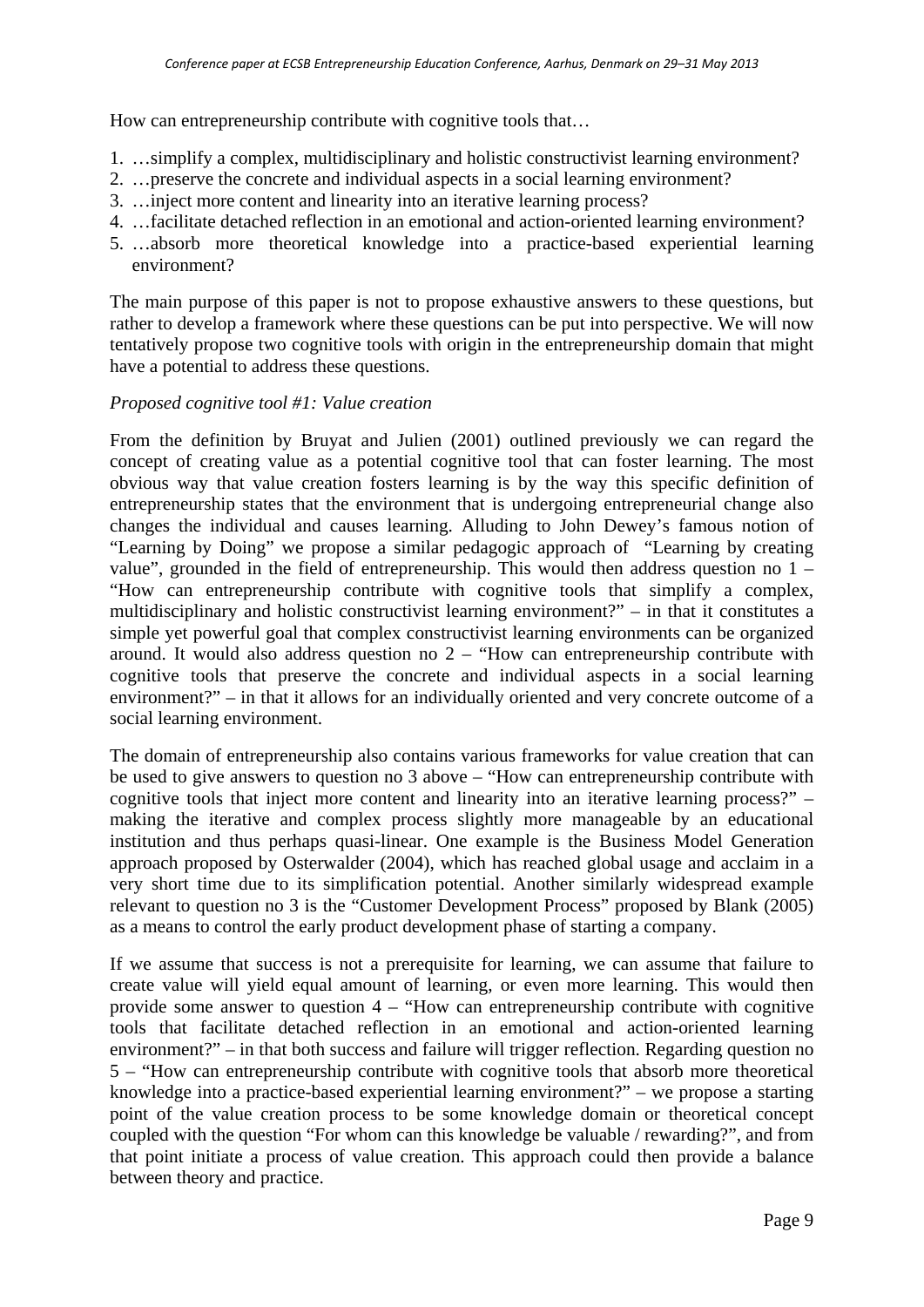From this analysis we can conclude that value creation as a cognitive tool could be quite a constructive means to balance between traditional and progressive education. Some previous research supports this. Surlemont (2007) reports from a research project in Belgium where pupils participated in experiential learning projects where they created value for people outside their class, such as younger pupils, parents, friends, tourists, companies, etc. When initial teacher scepticism had been overcome, many were stunned with the levels of enthusiasm and commitment shown by the pupils. This was mainly due to increased ability to make sense of their own learning, increased self-confidence among learners and a sense of pride due to external exposure.

# *Proposed cognitive tool #2: Entrepreneurship as a method*

We will now explore viewing entrepreneurship as a method as a cognitive tool to foster learning in relation to the five questions outlined above. Regarding entrepreneurship as a method supposes effectuation to be a dominant logic (Sarasvathy and Venkataraman, 2011). Effectuation could be regarded as a teachable concept containing some relatively easy-tograsp concepts such as "expanding cycle of resources", "bird-in-the-hand principle" and a set of simple questions in the beginning of each iteration such as "Who am I?", "What do I know?", "Whom do I know?" and "What can I do?". We will not go into details of these concepts as this has already been done by others (Read et al., 2011, Sarasvathy and Dew, 2005). But we will use some of these principles for our analysis.

Addressing question no  $1 -$  "How can entrepreneurship contribute with cognitive tools that simplify a complex, multidisciplinary and holistic constructivist learning environment?" – we can see that the work of Sarasvathy and colleagues over the last decade has provided a framework that has the potential to greatly simplify complex constructivist learning environments. The now available teaching material based on this framework can be a good opportunity for teachers wanting to take advantage of this framework in their teaching (Read et al., 2011). Regarding question no 2 – "How can entrepreneurship contribute with cognitive tools that preserve the concrete and individual aspects in a social learning environment?" – we can see that the four basic questions outlined above constituting the starting point of each cycle in an iterative effectual process foster a concrete connection to the individual since they are so immediately focusing on the self. This holds potential to balance the sometimes vague progressive approaches with some solid individually focused questions.

Sarasvathy (2001) states that an effectual process should focus on "the controllable aspects of an unpredictable future" rather than to "focus on the predictable aspects" (p. 251). Applied to educational institutions it could be interpreted as a call to let go of the usual ambition to predict every step in the educational process, and instead embrace unexpected surprises. Although this might not be a straight answer to question no  $3 -$  "How can entrepreneurship contribute with cognitive tools that inject more content and linearity into an iterative learning process?" – it indicates an attitude that could prove helpful to teachers in designing constructivist learning environments.

The "expanding cycle of resources" outlined by Sarasvathy and Dew (2005) always starts each iteration with self-oriented questions. If this recipe is followed in designed learning environments it could be said to promote repeated self-reflection, and thus address question no 4 – "How can entrepreneurship contribute with cognitive tools that facilitate detached reflection in an emotional and action-oriented learning environment?" – promoting some kind of structured and detached evaluation of oneself. Question no 5 – "How can entrepreneurship contribute with cognitive tools that absorb more theoretical knowledge into a practice-based experiential learning environment?"  $-$  is also answered by one of these questions, i.e. the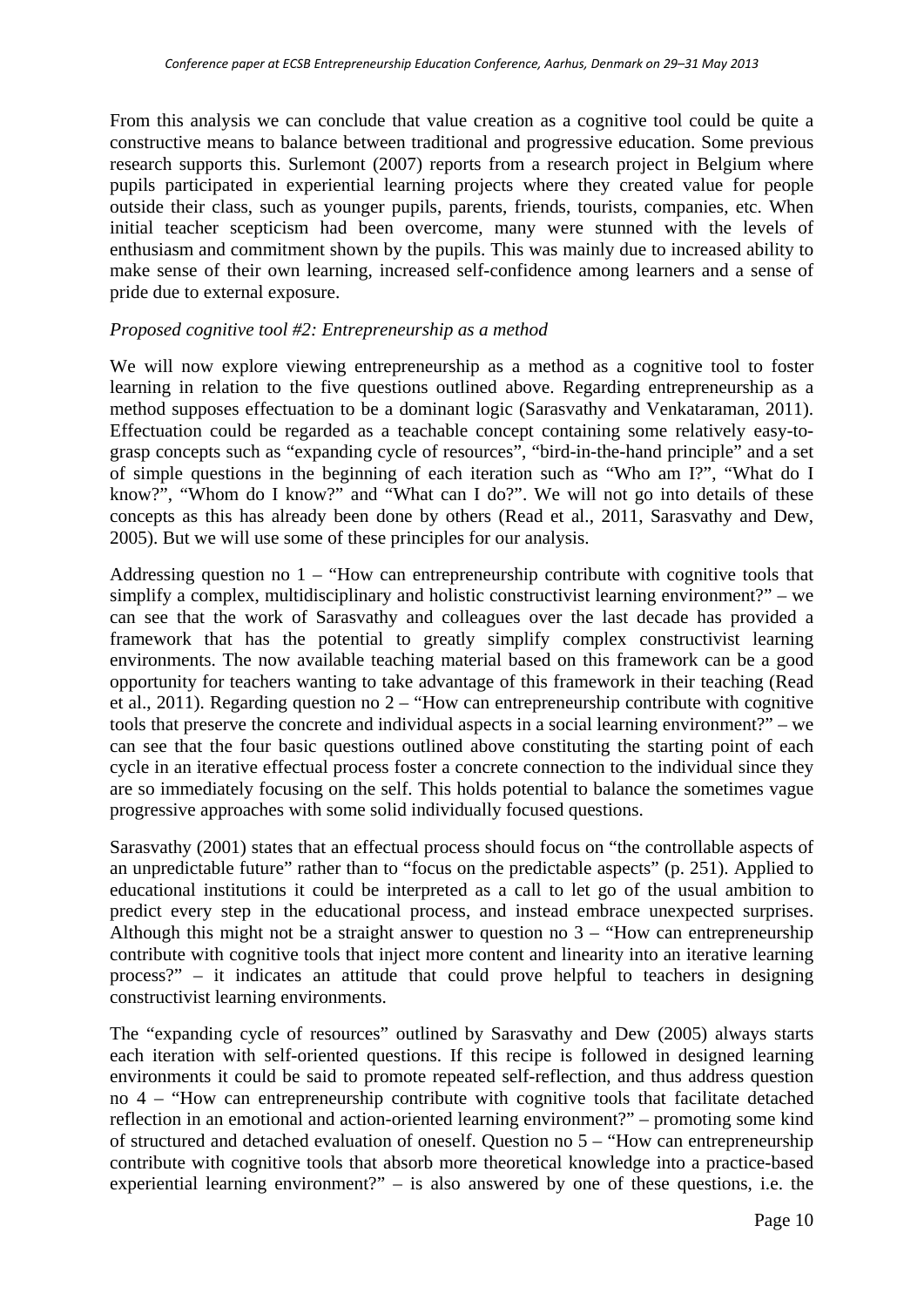"What do I know?" question. This specific question could be connected to curriculum content, balancing between theory and practice in a relatively elegant way.

Also the notion of entrepreneurship as a method seems to be a powerful cognitive tool possible to integrate into formal learning environments with a multitude of benefits related to the traditional versus progressive education dichotomy.

## **Implications and conclusions**

This paper was but an initial exploration into ways to balance between traditional and progressive education by considering cognitive tools from the entrepreneurial domains of theory and practice. It seems that this attempt to bridge between education and entrepreneurship has yielded many interesting implications for both research and for practice. For researchers this opens up for new opportunities to consider entrepreneurship theory and practice as pedagogical cognitive tools in general education. For practitioners this can serve as inspiration for trying out some of the vast array of tools, models and concepts in the entrepreneurship domain.

The conclusion of this analysis and the resulting framework and five questions is that both value creation and entrepreneurship as a method can be considered as cognitive tools that have potential to balance the dualisms between traditional and progressive education. It also seems that further inquiry into the entrepreneurship domain can surface more cognitive tools of potential use in general education environments. It however seems appropriate to note that use of entrepreneurship tools outside the domain of entrepreneurship often requires the use of a wide definition of entrepreneurship, and thus could require substantial rewording and translation from specific business language to more generic "enterprising individuals" based language.

Some limitations of this study have also been raised. Generalizing across disciplines in the way we have done in this article constitutes significant risks since concepts and theories developed in one domain not necessarily can be translated into other domains without severe translational problems. Nevertheless, it was noted how substantially disparate domains use very similar vocabulary and reasoning around core concepts covered in this article.

#### **References**

Ardalan, K. 2008. The philosophical foundation of the lecture-versus-case controversy: Its implications for course goals, objectives, and contents. *International Journal of Social Economics,* 35**,** 15-34.

Bandura, A. 1997. *Self-efficacy: The exercise of control*, W.H. Freeman.

- Biesta, G. 2007. Why "what works" won't work: Evidence-based practice and the democratic deficit in educational research. *Educational Theory,* 57**,** 1-22.
- Binks, M., Starkey, K. & Mahon, C. L. 2006. Entrepreneurship education and the business school. *Technology Analysis & Strategic Management,* 18**,** 1-18.
- Blank, S. 2005. *The four steps to the epiphany*, Cafepress. com.
- Bruyat, C. & Julien, P.-A. 2001. Defining the field of research in entrepreneurship. *Journal of Business Venturing,* 16**,** 165-180.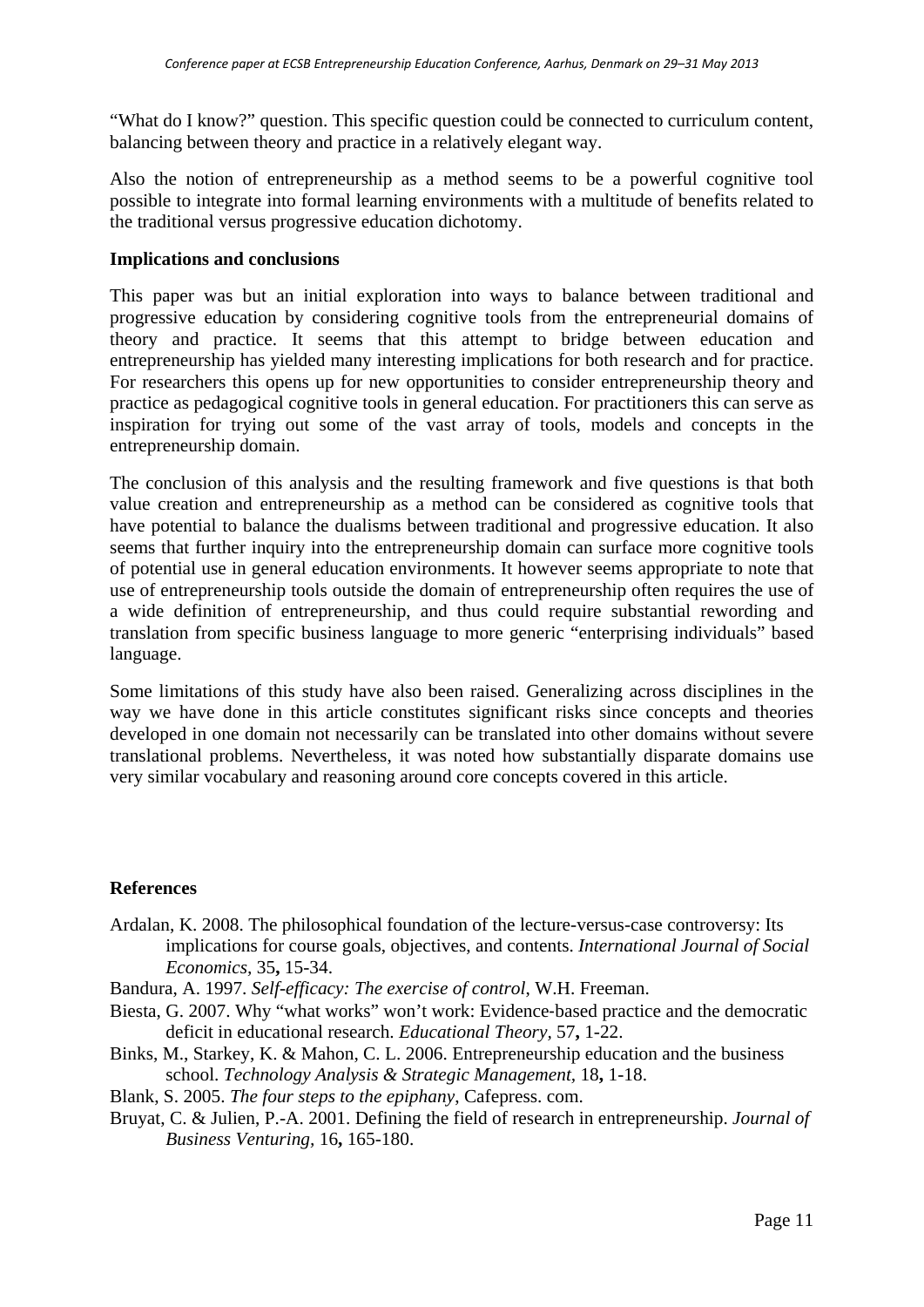- Chen, H.-J., Tsai, Y.-H., Chang, S.-H. & Lin, K.-H. 2010. Bridging the systematic thinking gap between East and West: an insight into the Yin-Yang-based system theory. *Systemic Practice and Action Research,* 23**,** 173-189.
- Cotton, J. 1991. Enterprise education experience: a manual for school-based in-service training. *Education+ Training,* 33.
- Cunliffe, A. L. 2011. Crafting Qualitative Research. *Organizational Research Methods,* 14**,** 647-673.
- Deshpande, R. 1983. " Paradigms Lost": On Theory and Method in Research in Marketing. *The Journal of Marketing***,** 101-110.
- Egan, K. 1996. Competing voices for the curriculum. *The struggle for curriculum: Education, the state, and the corporate sector. Burnaby, BC, Canada: Institute for Studies in Teacher Education, Simon Fraser University***,** 7-26.
- Egan, K. 1997. *The educated mind: How cognitive tools shape our understanding*, University of Chicago Press.
- Egan, K. 2005. An imaginative approach to teaching. *San Francisco*.
- Egan, K. 2008. *The future of education: Reimagining our schools from the ground up*, Yale University Press.
- Egan, K. & Gajdamaschko, N. 2003. Some cognitive tools of literacy. *In:* KOZULIN, A., GINDIS, B., AGEYEV, V. S. & MILLER, S. M. (eds.) *Vygotsky's educational theory in cultural context.*
- Feuerstein, R. 1990. The theory of structural cognitive modifiability. *In:* PRESSEISEN, B. Z. (ed.) *Learning and Thinking Styles: Classroom Interaction.* West Haven, CT: NEA Professional Library, .
- Fredricks, J. A., Blumenfeld, P. C. & Paris, A. H. 2004. School engagement: Potential of the concept, state of the evidence. *Review of Educational research,* 74**,** 59-109.
- Gartner, W. B. 1988. Who is an entrepreneur? Is the wrong question. *American journal of small business,* 12**,** 11-32.
- Gibb, A. 2011. Concepts into practice: meeting the challenge of development of entrepreneurship educators around an innovative paradigm: The case of the International Entrepreneurship Educators' Programme (IEEP). *International Journal of Entrepreneurial Behaviour & Research,* 17**,** 146-165.
- Gibb, A. A. 1987. Enterprise culture—its meaning and implications for education and training. *Journal of European Industrial Training,* 11**,** 2-38.
- Goleman, D. 1995. *Emotional intelligence*, Bantam Books.
- Gould, S. J. 1996. *The mismeasure of man*, WW Norton & Company.
- Guba, E. G. & Lincoln, Y. S. 1985. *Naturalistic inquiry*, Sage Publications, Incorporated.
- Hadzigeorgiou, Y., Klassen, S. & Klassen, C. F. 2012. Encouraging a "Romantic Understanding" of Science: The Effect of the Nikola Tesla Story. *Science & Education***,** 1-28.
- Hager, P. 2005. Philosophical Accounts of Learning. *Educational Philosophy and Theory,* 37.
- Harris, P. L. 2000. *The work of the imagination*, Blackwell Publishing.
- Heckman, J. J. 2006. Skill formation and the economics of investing in disadvantaged children. *Science,* 312**,** 1900.
- Jarvis, P. 2006. *Towards a comprehensive theory of human learning*, Psychology Press.
- Jeffrey, B. & Woods, P. 1998. *Testing teachers: the effect of school inspections on primary teachers*, Routledge.
- Jonassen, D. 2003. Using cognitive tools to represent problems. *Journal of research on Technology in Education,* 35**,** 362-381.
- Jonassen, D. H. 1999. Designing constructivist learning environments. *Instructional design theories and models: A new paradigm of instructional theory,* 2**,** 215-239.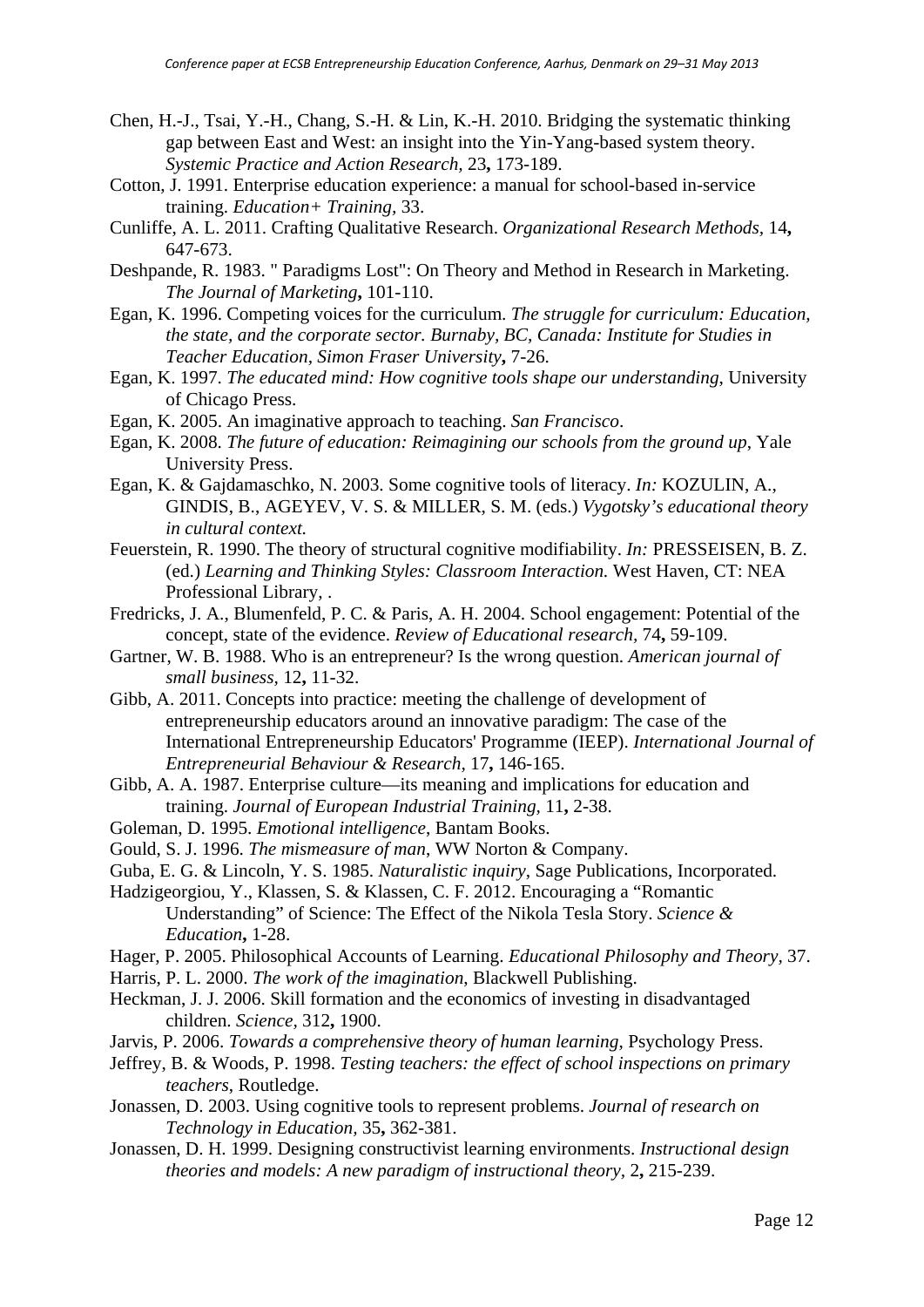- Jonassen, D. H., Howland, J., Moore, J. & Marra, R. M. 2002. *Learning to solve problems with technology: A constructivist perspective*, Prentice Hall.
- Kennedy, M. 1999. Ed schools and the problem of knowledge. *What counts as knowledge in teacher education,* 5**,** 29-45.
- Khurana, R., Nohria, N. & Penrice, D. 2004. Management as a profession. *Center for public leadership.*
- Kind, P. M. & Kind, V. 2007. Creativity in science education: Perspectives and challenges for developing school science. *Studies in Science Education,* 43**,** 1-37.
- Kolb, D. A. 1984. *Experiential learning: Experience as the source of learning and development,* Englewood Cliffs, NJ, Prentice Hall.
- Kozulin, A. & Presseisen, B. Z. 1995. Mediated learning experience and psychological tools: Vygotsky's and Feuerstein's perspectives in a study of student learning. *Educational Psychologist,* 30**,** 67-75.
- Kyrö, P. 2008. A theoretical framework for teaching and learning entrepreneurship. *Int. J. Business and Globalisation,* 2.
- Labaree, D. F. 2005. Progressivism, schools and schools of education: An American romance. *Paedagogica historica,* 41**,** 275-288.
- Lave, J. & Wenger, E. 1991. *Situated learning: Legitimate peripheral participation*, Cambridge Univ Pr.
- Lewin, K. 1951. *Field theory in social science: selected theoretical papers (Edited by Dorwin Cartwright.)*, Harper.
- Mahieu, R. 2006. *Agents of change and policies of scale: a policy study of entrepreneurship and enterprise in education*, Svenska och samhällsvetenskapliga ämnen.
- Mandl, H., Gruber, H. & Renkl, A. 1996. 14 Communities of practice toward expertise: social foundation of university instruction. *Interactive minds: Life-span perspectives on the social foundation of cognition***,** 394.
- Mwasalwiba, E. S. 2010. Entrepreneurship education: a review of its objectives, teaching methods, and impact indicators. *Education + Training,* 52 20-47.
- Neergaard, H., Tanggaard, L., Krueger, N. F. & Robinson, S. 2012. Pedagogical Interventions in Entrepreneurship from Behaviourism to Existential Learning. *ISBE 2012.* Dublin, Ireland.
- Nuthall, G. 2004. Relating classroom teaching to student learning: A critical analysis of why research has failed to bridge the theory-practice gap. *Harvard Educational Review,* 74**,** 273-306.
- Ollila, S. & Williams-Middleton, K. 2011. The venture creation approach: integrating entrepreneurial education and incubation at the university. *Int. J. Entrepreneurship and Innovation Management*.
- Osterwalder, A. 2004. The business model ontology: A proposition in a design science approach. *Academic Dissertation, Universite de Lausanne, Ecole des Hautes Etudes Commerciales,* 2.
- Pfeffer, J. & Fong, C. T. 2002. The end of business schools? Less success than meets the eye. *Academy of Management Learning & Education,* 1**,** 78-95.
- Read, S., Sarasvathy, S., Dew, N., Wiltbank, R. & Ohlsson, A.-V. 2011. *Effectual enterpreneurship*, Taylor & Francis.
- Revans, R. W. 1971. *Developing effective managers: a new approach to business education*, Praeger Publishers.
- Rushton, S. & Juola-Rushton, A. 2008. Classroom learning environment, brain research and the no child left behind initiative: 6 years later. *Early Childhood Education Journal,* 36**,** 87-92.
- Ryle, G. 1949. *The concept of mind* London, UK, Hutchinson.